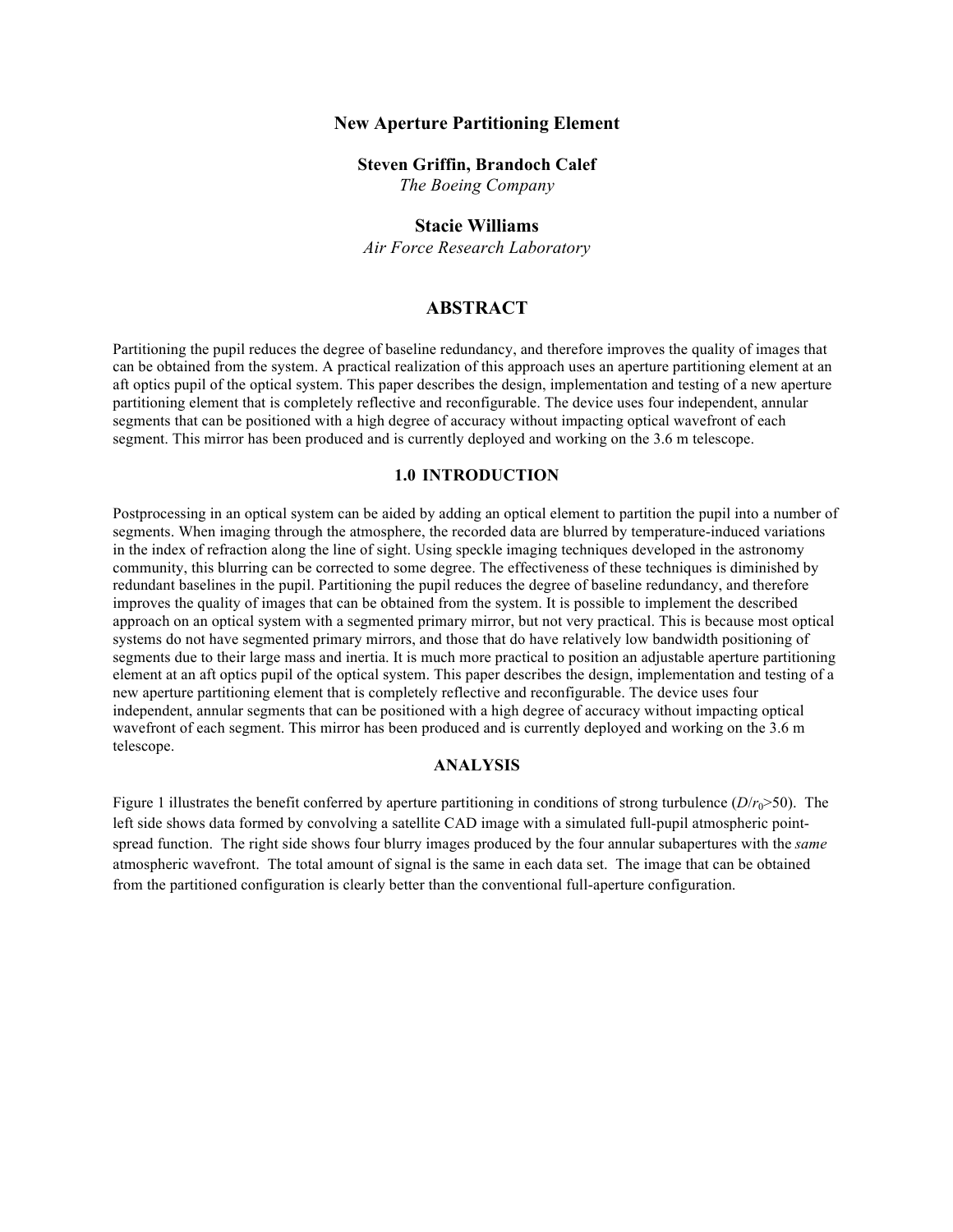

Figure 1 – Full aperture versus partitioned aperture imaging results

The physical realization of the aperture partitioning element used is shown in Figure 2. It is all reflective, avoiding dispersion effects, and is adjustable to support different arrangements of images on the focal plane. This design has a patent pending which also includes an active realization. It has three adjustors on each of the three annular mirror segments which move in and out normal to the mirror surface. The annular mirror segments are diamond turned aluminum.



Figure 2 – Physical realization of aperture partitioning element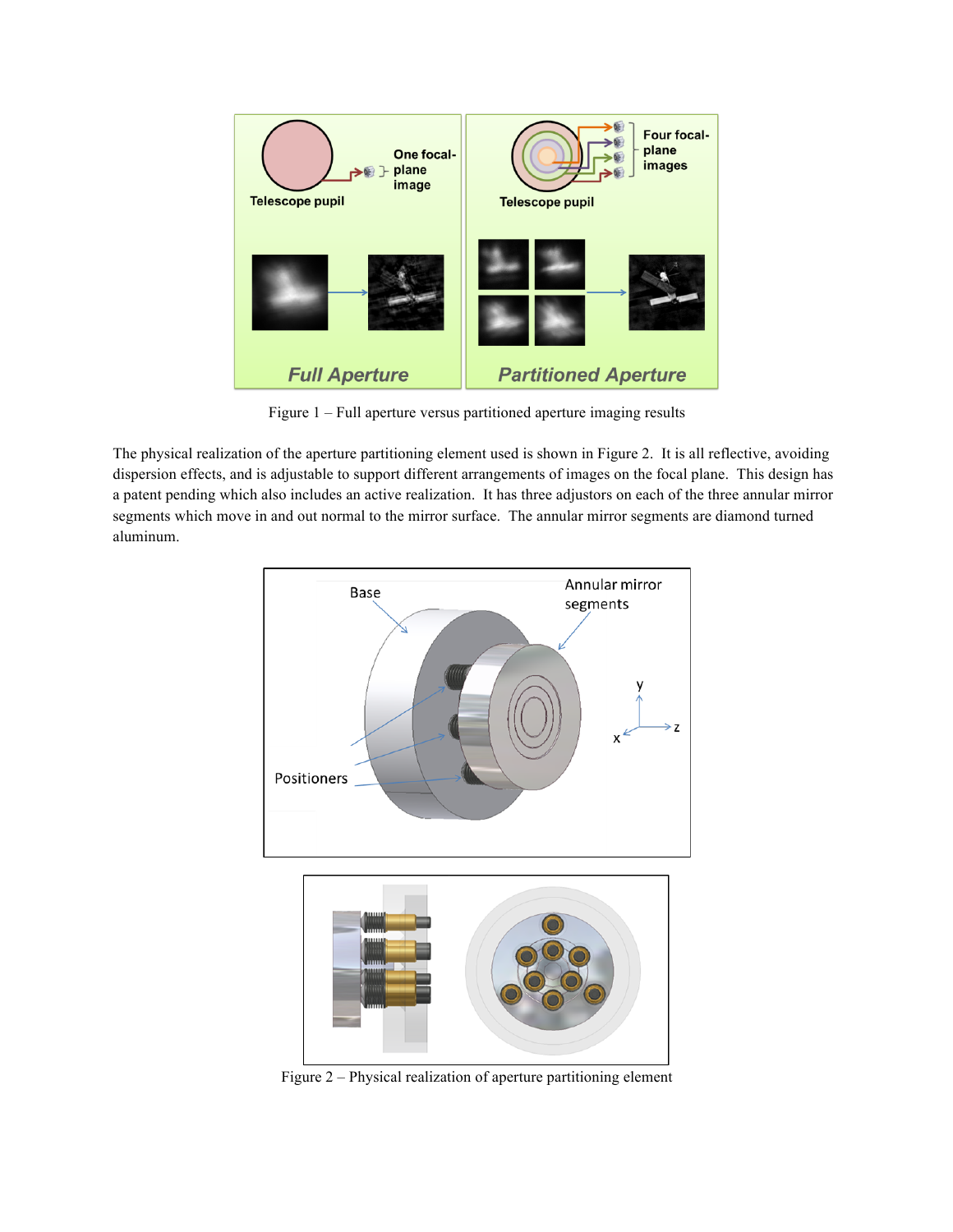The driving requirement on the nine adjustors shown in Figure 2 was the ability to make very small position adjustments that result in stable mirror angles of each of the three annular mirror segments. The angle of the middle segment is adjusted by adjusting the angle of the angle of the base of the device using conventional positioners. These angles determined the position of the images on the image plane. The two image configurations considered were two up/two down as shown in Figure 1 and four in a row. For the image plane selected, the small adjustment requirement translated into a resolution requirement of .004" on the positioners. Two types of positioners were considered, threaded adjustors and squiggle motors<sup>1</sup>. If an operator is assumed to have control of quarter turn increments, the 254 threads-per-inch adjustor has a resolution of around .001" where a squiggle motor has a much smaller resolution of .00002". The lack of a need for electronics and ease of integration of the threaded adjustor made it the preferred choice.

Since the threaded adjustors were required to hold as well as position segments, a bellows flexure was designed to hold a matched bearing cup to the ball end of the flexure under a slight preload as shown in Figure 3. The matched bearing cup was threaded into the back of the aluminum mirror segments also shown in Figure 3.



Figure 3 – Threaded adjustors

A finite element analysis determined both gravity and the enforced displacement of the adjustors would cause negligible stress in the aluminum mirrors. An interferometric measurement of the assembled device showed acceptable static wavefront aberration with no negligible change when segment angle was changed.

The aperture partitioning element has been installed in the 3.6 m telescope and is currently in operation. Figure 4 shows a preliminary result of a binary star with the four resulting images and the resulting postprocessed image.